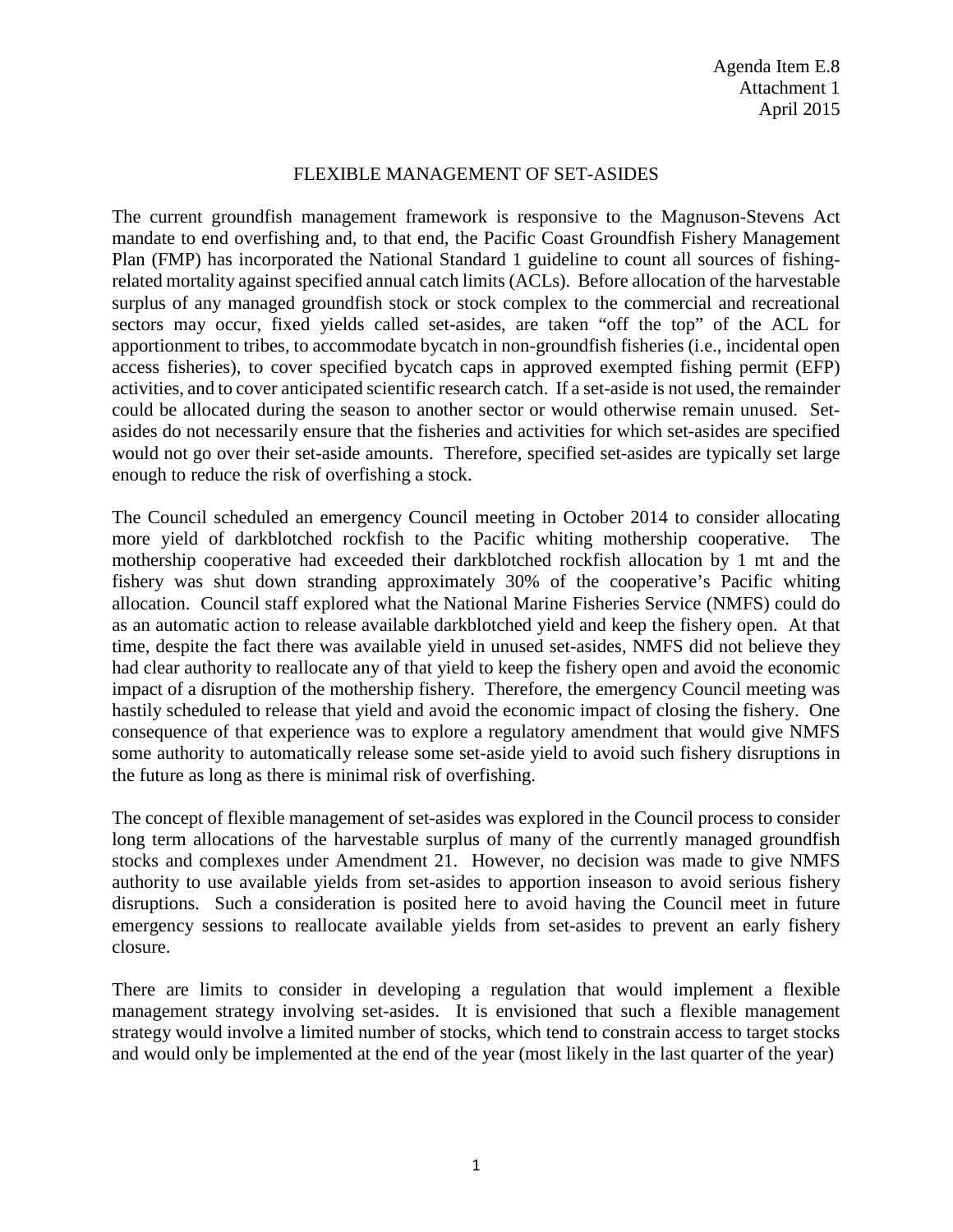in cases where there are minimal conservation risks. Constraining stocks, such as the overfished rockfish stocks and widow rockfish in whiting fisheries, can limit access to target fisheries when incidental bycatch approaches a sector's allocation or a specified harvest guideline. Often there is available yield of a constraining stock's harvestable surplus for sectors in need of a little more yield to prosecute their fisheries at the end of the year. In some cases, the Council can address an affected sector's need for more yield at the end of the year in a scheduled September or November inseason action. In other cases, such as the one that arose last October for the mothership sector, waiting for the next Council meeting would result in a fishery disruption since crews could not be maintained through the hiatus and a late re-start to the fishery would not have allowed enough time for the fleet to harvest their Pacific whiting quota. A flexible management strategy of set-asides would be most helpful in these situations where delayed action has undesirable costs.

There is also an effective limit on which sources of set-aside yield could be available for an inseason reallocation. For instance, tribal fisheries tend to be year-round. While set-asides to accommodate tribal fisheries may have what appears to be surplus yield in excess of their fishery needs at the end of the year, they may be one or two "disaster tows" away from needing all their specified set-aside yield. It would be risky to consider tribal set-asides in a flexible management strategy. Similarly, set-asides to accommodate groundfish bycatch in non-groundfish fisheries may be needed at the end of the year since many of those fisheries are year-round; reallocating those yields at the end of the year may be risky. On the other hand, set-asides specified to accommodate EFP or research activities may be available at the end of the year after the research or EFP activities have been completed. If an inseason evaluation of total catch against a constraining specie's ACL indicates low risk of exceeding the ACL, then the set-asides available for any EFPs or research activities that have been completed may provide enough yield to a sector in need to prevent an early closure of the fishery.

There are also set-asides specified for directed groundfish fisheries. These set-asides are usually considered for a sector where the catch of the set-aside species is truly incidental for that sector even though it may be a target stock in another sector. For example, sablefish is a target stock for all the directed commercial groundfish sectors but are incidentally caught in recreational groundfish fisheries. A sablefish set-aside is typically specified for the recreational fishery to cover the anticipated bycatch of sablefish in recreational fisheries. Flexible management of sector set-asides that would consider an inseason reallocation of those yields between sectors could also be considered. If the fisheries for which such set-asides have been specified are year-round fisheries, then there is the same risk of reallocating a set-aside that may be needed at the end of the year as there is for set-asides specified to accommodate tribal and non-groundfish fisheries. It is likely the conservation risks of exceeding an ACL by reallocating a set-aside for a year-round fishery would need to be considered on a case-by-case basis.

There are also equity issues to be considered. There could be circumstances where more than one sector needs a little extra yield for a constraining bycatch stock at the end of the year. If there is available yield to cover each sector's need, then a flexible strategy that gives NMFS authority to reallocate that yield may work well. However, if there is not enough yield to cover all the sectors in need, then an inseason allocation decision would need to be made, which is best made by the Council where all affected entities can be part of the decision process. It would be untenable for NMFS to work out allocations without clear guidance a priorities from the Council on the rules for